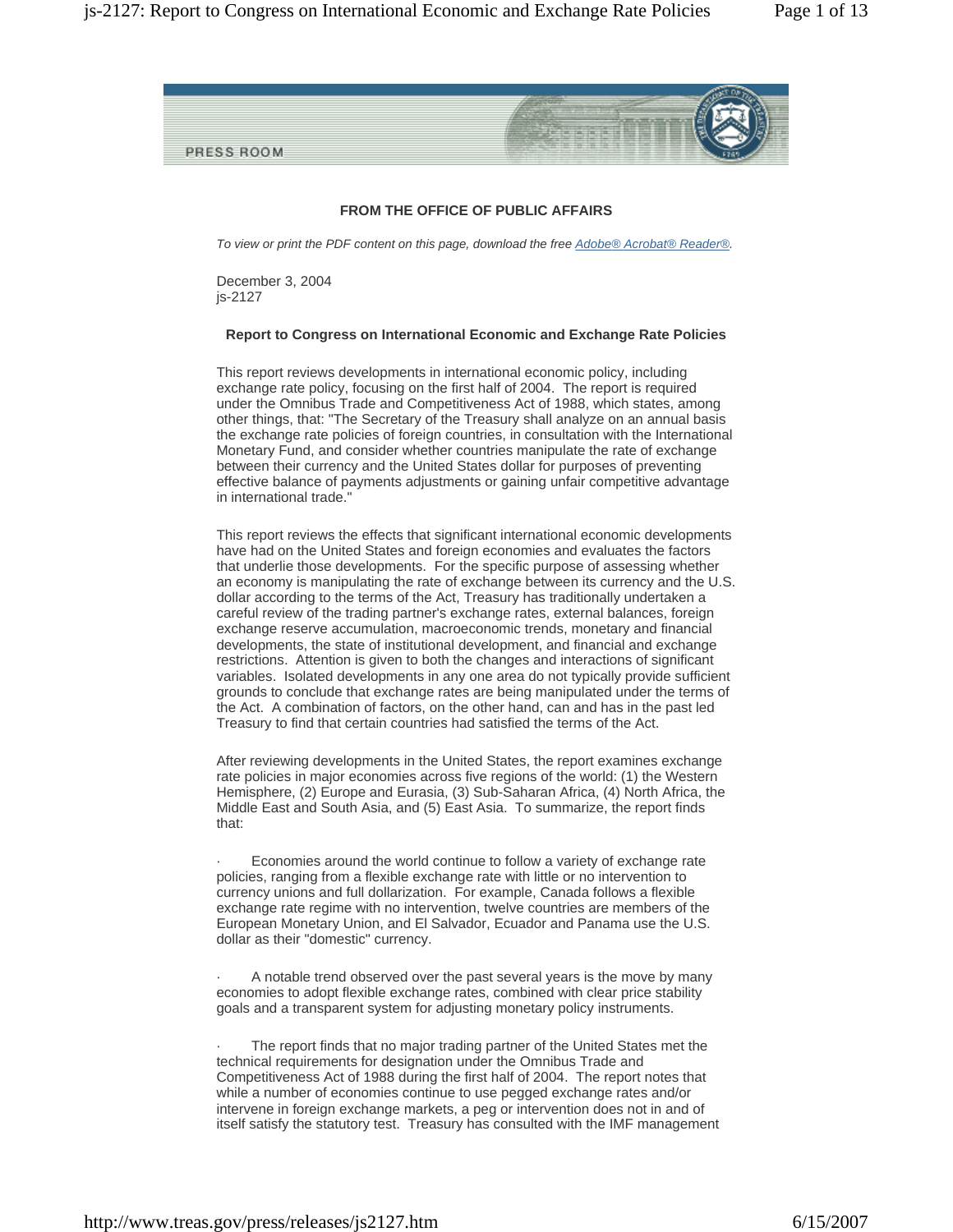and staff, as required by the statute, and they concur with our conclusions. The Administration strongly believes that a system of flexible, market-based exchange rates is best for major trading partners of the United States.

Treasury is continuing to engage actively with economies and to encourage, in both bilateral and multilateral discussions, policies for large economies that promote a flexible market-based exchange rate combined with a clear price stability goal and a transparent system for adjusting policy instruments. In this light, the communiqués of the G-7 Finance Ministers and Central Bank Governors in February, April and October of this year stated: "…that more flexibility in exchange rates is desirable for major countries or economic areas that lack such flexibility to promote smooth and widespread adjustments in the international financial system, based on market mechanisms."

## **The United States International Accounts[1]**

The current account deficit is conceptually equal to the gap between investment and saving as a matter of international accounting. When investment in the United States is higher than domestic saving, foreigners make up the difference, and the United States has a current account deficit. In contrast, if saving exceeds investment in a country, then that country has a current account surplus as its people invest abroad.

The growth of the U.S. current account deficit over more than a decade has been linked to high levels of domestic U.S. capital formation compared to domestic U.S. saving. Perceived high rates of return on U.S. assets, based on sustained strong productivity growth relative to the rest of the world, attract foreign investment.

In the first half of 2004, for example, the U.S. current account deficit was \$594 billion (at a seasonally adjusted annual rate and on a national income and product accounting, or NIPA, basis) or 5.1 percent of GDP. This \$594 billion deficit equaled the gap between \$2,246 billion in investment and \$1,652 billion in saving[2]. That is, U.S. domestic investment was \$594 billion more than domestic saving with net foreign investment making up the difference.

Overall, rapid growth in real GDP over the latter part of 2003 extended into the first quarter of 2004 when real GDP rose at a strong 4.5 percent annual rate. That was followed by a softening in the second quarter, with real GDP rising at a 3.3 percent pace, leaving growth in the first half, however, at a solid 3.9 percent annual rate. The second-quarter slowdown was concentrated in personal consumption expenditures, inventory investment and net exports. In contrast, business fixed investment strengthened considerably in the second quarter, rising at a 12.5 percent pace following a 4.2 percent increase in the first quarter, supported by growing profits and a profit margin that has been holding near a six-year high.

The current account was \$627 billion in deficit (at a seasonally adjusted annual rate and on a balance of payments basis[3]) in the first half of 2004. A major item financing the current account deficit has been net private foreign purchases of U.S. securities, which reached an annualized \$503 billion in the first half of 2004. (Included in these were net private foreign purchases of U.S. Treasury securities amounting to \$202 billion.) In addition, foreign official institutions increased their U.S. assets by \$403 billion.

Viewed over a longer period, the U.S. current account balance declined, as a percent of GDP, from a 1 percent surplus in the first quarter of 1991 to a 4 percent deficit in the fourth quarter of 2000, to a 5 percent deficit in the first half of 2004.

Due to the current account deficit the net investment position of the United States (with direct investment valued at the current stock market value of owners' equity)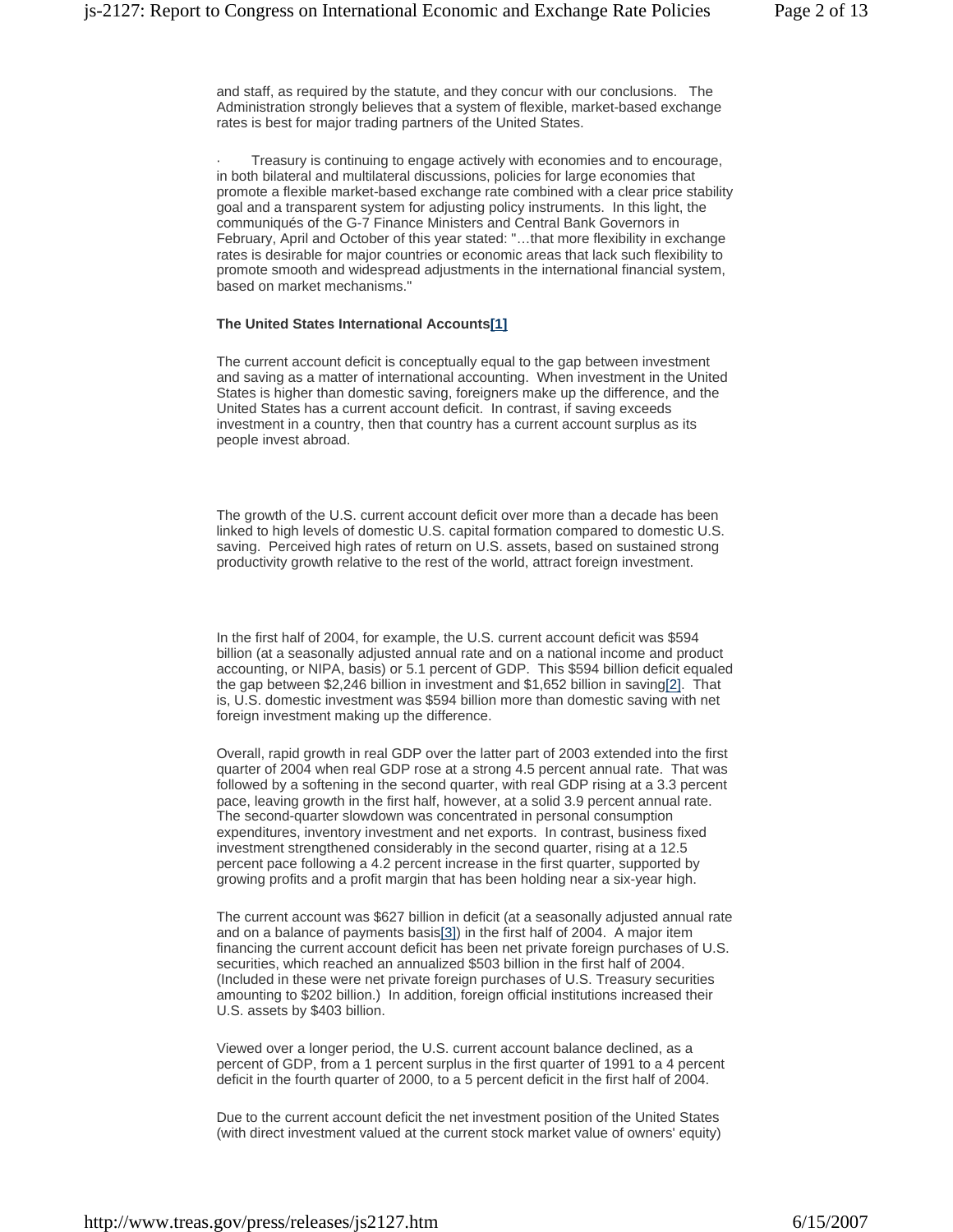fell to a negative \$2.7 trillion as of December 31, 2003, the latest date for which data are available, from a negative \$2.6 trillion at the end of 2002. A \$398 billion valuation adjustment due to exchange rate changes offset much of 2003's financial outflow. Despite a large negative position, U.S. residents earned \$39 billion more on their foreign investments in 2003 than foreigners earned on their U.S. investments. These positive net income receipts are the result of large net inflows of income from direct investment offsetting net outflows of income on portfolio investment.

The U.S. current account deficit is the counterpart of the aggregate surplus of other economies in the world. The policies of all countries affect the global pattern of current account balances. It is important that policies that the United States follows to reduce global imbalances keep the United States and the world economy strong. There are three types of economic policies that the Bush Administration is pursuing and will continue to pursue which relate directly to the current account. First are policies aimed at increasing saving of the public sector and the private sector as the U.S. economy continues to expand. A second group of economic policies are those that will raise global growth. A third area of policy relates to exchange rate flexibility for certain Asian economies that lack such flexibility.

## **The U.S. Dollar**

The Federal Reserve Board's "broad" nominal dollar index increased 2.2 percent during the first half of 2004. The dollar rose 2.9 percent against the "major" foreign currencies (seven other industrialized economy currencies) while rising 1.4 percent against "other important trading partners" (largely currencies of emerging market economies). The broad index declined 11.0 percent from February 27, 2002, when it reached its recent peak, through June 30, 2004. Over this latter period the dollar depreciated 22.6 percent against the major currencies while appreciating 5.8 percent against the currencies of other important trading partners.

Over the year ending in June 2004, the consumer price index rose 3.3 percent, the largest 12-month increase since mid-2001. Energy prices were a primary factor, up 17.0 percent over the year ending in June. The core CPI (excluding food and energy) increased 1.9 percent over the twelve months through June 2004 compared to 1.1 percent in the twelve months through December 2003, the latter being the smallest increase in core consumer prices since 1966. The Fed increased the federal funds target rate by 25 basis points to 1.25 percent at the end of June from the 1 percent where it had been held for the preceding 12 months. There were additional 25-basis point increases in August, September and November.

As discussed below, the currencies of different economies showed varying degrees of flexibility relative to the dollar, as some monetary authorities sought to dampen or prevent movements of their exchange rates against the dollar while others did not intervene at all. The United States did not intervene in foreign exchange markets during the first half of 2004.

# **Western Hemisphere**

Nominal exchange rates in the region on average depreciated against the U.S. dollar in the first half of the year. Interest rate spreads between the Latin American Emerging Market Bond Index (EMBI+) and U.S. Treasury securities increased from 518 basis points at the end of 2003 to 600 basis points by end June. The region's growth outlook remains positive for 2004, with the major economies posting solid growth rates in the first half of the year.

# **Argentina**

Argentina has had a flexible exchange rate since the end of 2001 when it abandoned its convertibility law, which pegged the peso one-to-one with the U.S. dollar. Argentina's currency remained relatively steady in the first half of 2004, depreciating 1.0 percent from 2.93 pesos per dollar to 2.96 pesos per dollar. Argentina's trade surplus was \$5.9 billion in the first half of 2004, compared with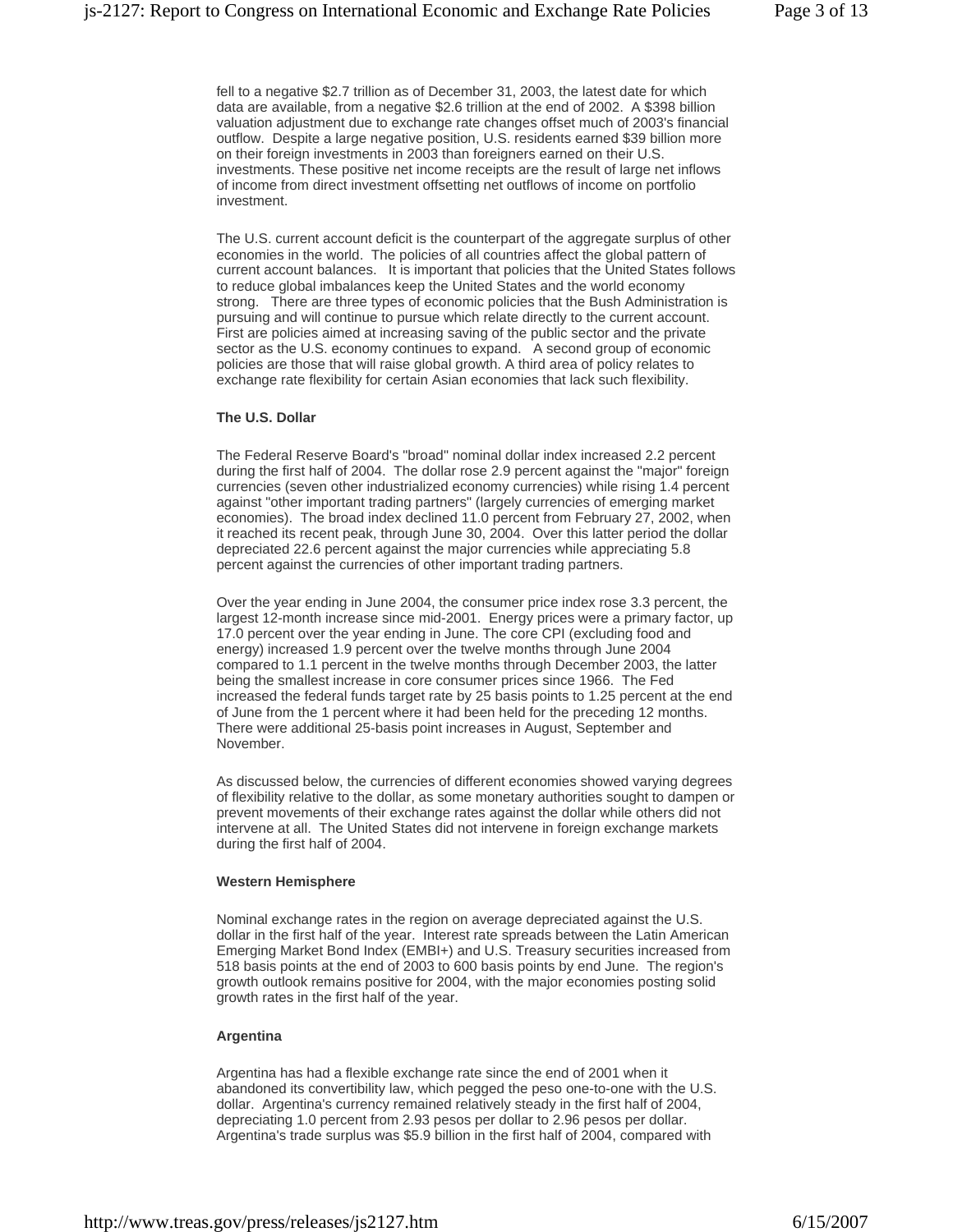\$8.3 billion for the same period the previous year, with exports rising 13 percent and imports rising 71 percent. The seasonally adjusted current account surplus narrowed to 2.1 percent in the first half of 2004 compared to 7.5 percent in the first half of 2003. Argentina's gross foreign exchange reserves grew by \$3.3 billion during the first half of the year to \$17.4 billion at the end of June 2004 as Argentina intervened during periods of peso strengthening in order to rebuild reserves. The economic recovery continued after the severe contraction in the first half of 2002, with real GDP growing 6.7 percent at a seasonally adjusted annualized rate in the first half of 2004 over the second half of 2003. Consumer prices accelerated somewhat, with the year-on-year increase reaching 4.8 percent in June 2004 compared with 3.8 percent in December 2003. Conditions in the banking system continued to improve. Interest rates on saving deposits of 30-44 day maturities fell from 3.6 percent at end-December 2003 to 2.4 percent as of end-June 2004.

## **Brazil**

Brazil has a floating exchange rate regime and relies on inflation targeting to guide monetary policy. Following a 22 percent nominal appreciation in 2003, the *real*  depreciated 6.3 percent in the first half of the year to BRL3.08/US\$. Brazil's sovereign risk spread stood at 646 basis points over U.S. Treasuries at end-June 2004 versus 463 basis points at the end of 2003. Year-on-year inflation stood at 6.0 percent in June, slightly above the center of the central bank's 5.5 percent target for 2004 but within the target band. Brazil had seasonally adjusted current account surpluses of 1.2 percent and 2.2 percent of GDP in the first and second quarters of 2004, respectively. The United States had a bilateral trade deficit with Brazil of \$2.4 billion in the first half of 2004 compared to a \$3.3 billion deficit during the same period in 2003. Foreign direct investment inflows grew in the first half of the year to \$4.0 billion compared with \$3.5 billion during the same period in 2003. Net international reserves increased to \$25 billion at the end of June 2004 compared to \$20.5 billion at the end of December 2003, in part due to central bank purchases of foreign exchange. The economic recovery continued in the first half of the year with annualized GDP growth rates of 7.5 percent and 5.5 percent in the first and second quarters, respectively.

## **Canada**

Canada has a floating exchange rate regime. It has not intervened in the foreign exchange market since 1998, except to make a small contribution to the brief G-7 intervention in support of the euro in September 2000. During the first half of 2004 the Canadian dollar depreciated 3.6 percent, from 0.77 US\$/C\$ to 0.75 US\$/C\$. The J.P. Morgan trade-weighted index for the real exchange rate for Canada depreciated 5.6 percent while the J.P. Morgan trade-weighted index for the nominal exchange rate for Canada depreciated 3.2 percent. Canada's current account surpluses during the first and second quarters of 2004 were 2.6 percent and 3.5 percent of GDP, respectively. The merchandise trade surplus with the U.S. was \$32.5 billion during the first half of 2004. Canada's international reserves declined by 2.3 percent in the first half of 2004 to \$35.4 billion. M3 grew 8.1 percent yearon-year in June 2004 compared to 6.8 percent year-on-year in December 2003. Year-on-year headline inflation in June 2004 was 2.5 percent. The economy expanded in the first half of 2004, with annualized real GDP growth of 2.7 percent and 3.9 percent in the first and second quarters, respectively.

## **Mexico**

Mexico has a floating exchange rate regime. Its central bank targets an inflation rate of 3 percent with a +/-1percent band. The Bank of Mexico also follows a transparent rule for selling foreign reserves accumulated by state enterprises. During the first half of 2004 the Mexican peso depreciated 2.6 percent, from 11.2 pesos/dollar to 11.5 pesos/dollar*.* J.P. Morgan's Narrow Nominal Effective Exchange Rate Index of the peso depreciated 1.0 percent while the J.P Morgan real effective index of the peso appreciated by 1.8 percent. Mexico's current account deficits during the first and second quarters of 2004 were 1.2 percent and 0.9 percent of GDP, respectively. The merchandise trade surplus with the U.S. was \$22.3 billion during the first half of 2004. Foreign direct investment during the period was \$11.0 billion, versus \$6.8 billion in the comparable period in 2003.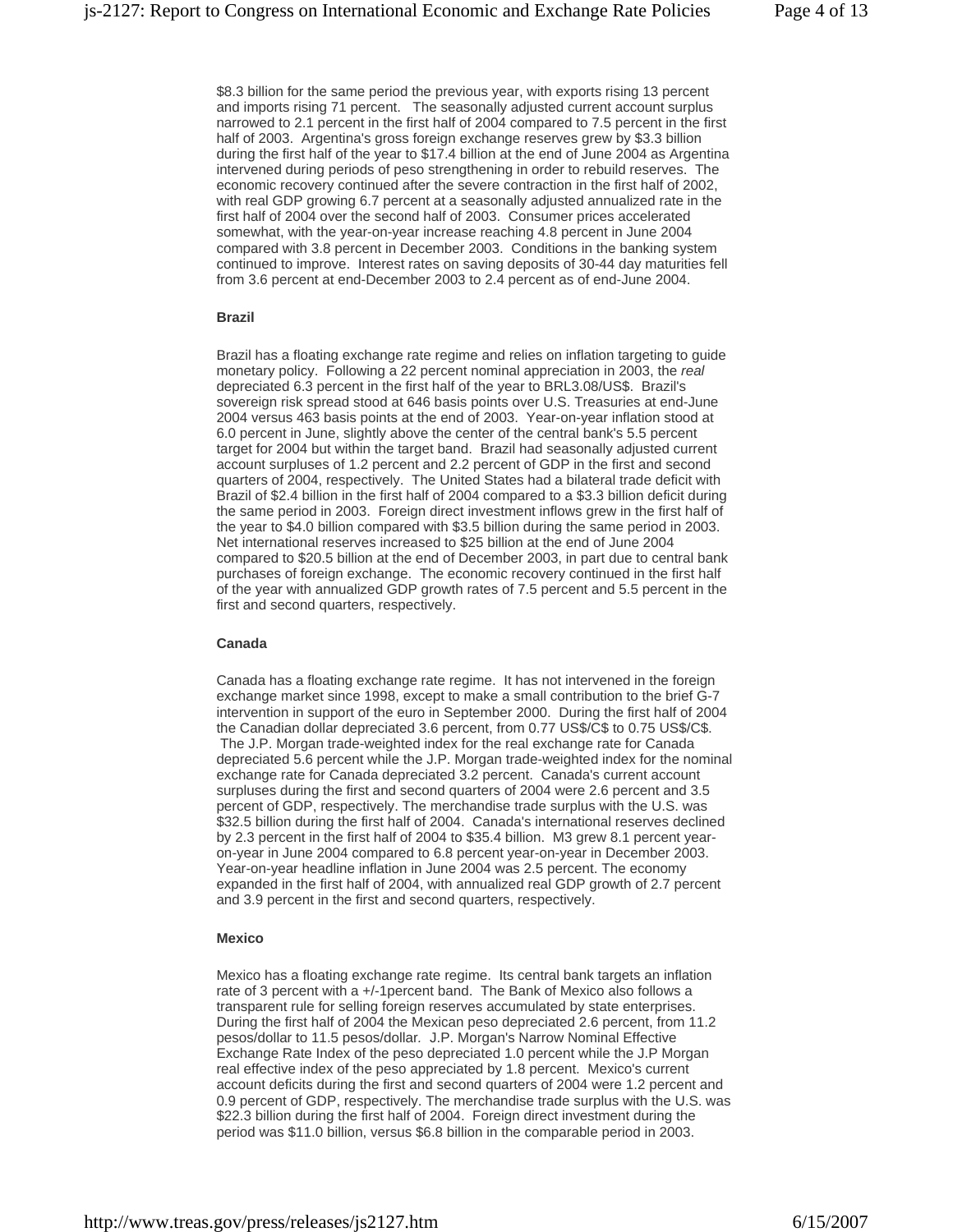International reserves grew \$1.7 billion during the first half of the year, reaching \$59.1 billion by the end of June. M3 grew 13.9 percent year-on-year in June 2004 compared with 13.6 percent year-on-year in December 2003. Year-on-year headline inflation was 4.4 percent in June. The economy grew robustly in the first six months of 2004, with real seasonally adjusted GDP increasing at annual rates of 5.5 percent and 4.5 percent during the first and second quarters, respectively.

## **Europe and Eurasia**

## **The European Monetary Union**

The euro depreciated 3.3 percent against the dollar in the first half of 2004. The real effective exchange rate depreciated 2.0 percent over the period. The ECB did not intervene in foreign exchange markets during the first half of 2004.

The countries in the Euro-zone taken together had a current account surplus during the first half of 2004 equal to \$41.1 billion (sa) or 0.9 percent of GDP, up from \$7.2 billion and \$20.5 billion in the first and second halves of 2003, respectively. Goods exports increased 8.0 percent while goods imports increased 4.6 percent in the first half of 2004 over the same period in 2003. The trade surplus of the Euro-zone visà-vis the U.S. was \$35.2 billion, which is about the same level as in the second half of 2003.

Euro-zone growth was an estimated 2.3 percent (annualized) in the first half of 2004. Germany and Italy have held back Euro-zone growth, but France had annualized growth of 3.3 percent in the second quarter, led by strong domestic demand. For the region, final consumption expenditure rose 0.8 percent in the first half of 2004 while investment declined 0.1 percent. The harmonized consumer price index rose at an annual rate of 2.8 percent in the first half of 2004 while the index excluding energy, food, alcohol and tobacco rose 2.0 percent.

#### **Central Europe**

The currencies of the major central European economies weakened slightly against the dollar during the first half of 2004. This largely resulted from the dollar's appreciation against the euro. Each of the currencies strengthened against the euro, their main reference currency, supported by expectations of higher domestic interest rates.

In Hungary, shorter term yields of 11.0 percent helped the forint appreciate 3.5 percent against the euro (and decrease 0.4 percent against the dollar), despite continued concern about large fiscal and current account deficits. The National Bank of Hungary's index of the real value of the forint rose 7.8 percent during the first half due to higher inflation.

Expectations of upcoming interest rate increases also led to appreciation of the Polish zloty and the Czech koruna. The koruna appreciated 2.0 percent against the euro (a decrease of 1.6 percent against the dollar), while the zloty rose 3.8 percent against the euro during the first half of 2004 (a decrease of 0.2 percent against the dollar). The koruna was little changed in real terms, but the National Bank of Poland's index of the real zloty appreciated 7.6 percent.

In Slovakia, the koruna appreciated 3.0 percent against the euro (and decreased 0.2 percent against the dollar) supported by strong export growth and expectations of large FDI inflows. High inflation contributed to a real koruna appreciation of 6.6 percent. Separately, the Bulgarian lev weakened against the dollar as its value was fixed to the euro as part of Bulgaria's successful currency board arrangement.

## **Russia**

The large net inflows resulting from high oil prices and high foreign borrowing by Russian corporations in 2003 continued during the first half of 2004. Russia's current account surplus in the first half of 2004 was \$22.6 billion, or 8.1 percent of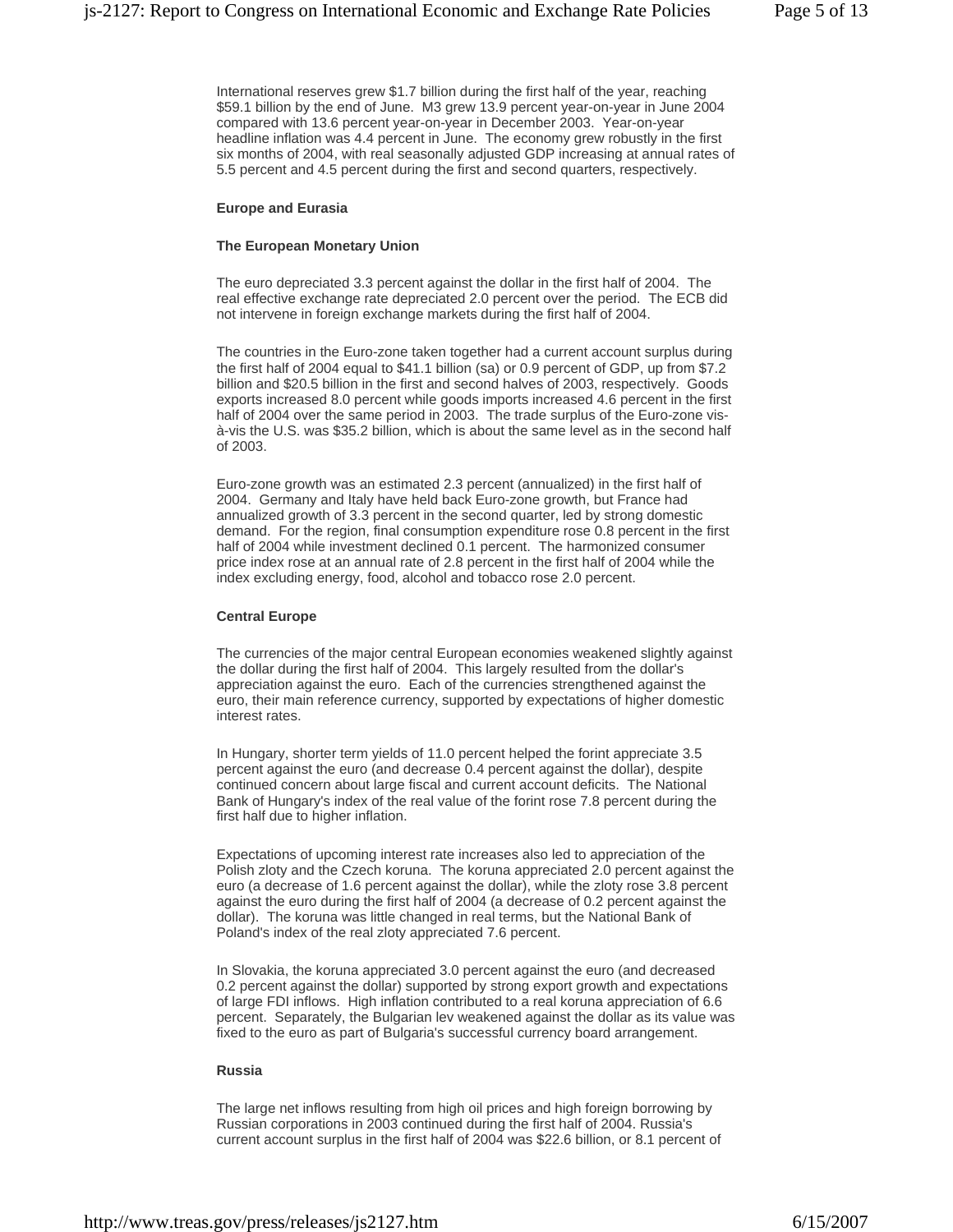GDP, compared to \$17.4 billion, or 7.6 percent of GDP, in the second half of 2003. The ruble appreciated 0.6 percent against the U.S. dollar in the first half 2004 compared to 3.8 percent in the second half of 2003. According to the J.P. Morgan Broad Real Effective Exchange Rate Index, the ruble appreciated 6.0 percent in the first half of 2004 compared to 3.3 percent in the second half of 2003. The Russian monetary authorities continued to intervene to moderate the appreciation of the ruble against the dollar, and foreign exchange reserves increased \$11.3 billion to a record high of \$88.2 billion. M2 grew 40.4 percent in the year through June 2004 compared to 51.6 percent in the year through December 2003. Consumer prices rose 10.1 percent in the year through June 2004 compared to 12.0 percent in the year through December 2003.

## **Sub-Saharan Africa**

Many African countries maintain pegged exchange rates. The currencies of the CFA zone depreciated against the dollar during the period, in line with the euro to which these currencies are pegged. Sub-Saharan African currencies with more flexible regimes saw their currencies generally appreciate against the U.S. dollar on a nominal basis in the first half of 2004. The South African rand, which is close to freely floating, continued to strengthen, appreciating by 9.2 percent on a nominal effective basis and 5.2 percent on a real effective basis. The rand has now appreciated by over 60 percent in real terms from lows reached in December 2001. This strength reflects unwinding of the undershooting in 2001, rising commodity prices, strong economic fundamentals, and improved investor sentiment toward emerging markets in general. In Zimbabwe, the introduction of new foreign exchange regulations including a managed foreign exchange auction, together with a government clampdown on parallel market activities, led to an appreciation of the Zimbabwe dollar in the early part of the year. Later in the period, in an effort to encourage exporters and overseas workers to remit foreign exchange earnings through formal channels, the government allowed the auction rate to depreciate. Nevertheless, the depreciation of the Zimbabwe dollar has not kept pace with inflation, which stood at 363 percent in the year to end-July.

Real GDP growth in sub-Saharan Africa is expected to rise to around 4 ½ percent in 2004 from 3 1/2 percent in 2003. This pickup in growth reflects improving macroeconomic stability in many countries, easing external debt burdens, large increases in oil production, higher global commodity prices, and improved security situations in several countries. Sub-Saharan Africa's overall current account deficit is projected to be 1.4 percent of GDP in 2004, compared to a deficit of 2.4 percent in 2003, due largely to higher oil and other commodity prices. Africa's trade surplus with the United States increased to \$22.6 billion during the first three quarters of 2004, compared to \$16.5 billion during the same period of 2003, due in large part to higher oil prices.

## **North Africa, the Middle East and South Asia**

Growth continues to be very strong across the Middle East and North Africa, supported by record high oil prices. GDP in the oil-exporting countries of the Gulf Cooperation Council countries (Bahrain, Kuwait, Oman, Qatar, Saudi Arabia, and the UAE), in particular, increased significantly. Current accounts across the Gulf remain largely in balance or surplus, and have increased significantly, along with holdings of official reserves, mainly due to higher oil prices. Oil-exporting GCC countries tie their currencies directly to the U.S. dollar.

Many other countries in the region, such as Jordan and the countries of North Africa, also maintain pegged exchange rate regimes. Egypt returned to a *de facto* peg after the Egyptian pound depreciated 23 percent in nominal terms in the six months following its official float in January 2003. In the first six months of 2004, the pound depreciated 0.7 percent in the official market, while at the same time very strong export receipts (primarily due to high oil export revenues, Suez Canal receipts, and a rebound in tourism) and a tightening of monetary policy helped the pound to appreciate nearly 10 percent on the black market, virtually eliminating the spread between the two rates. Net international reserves increased by \$60 million to \$14.8 billion during that period.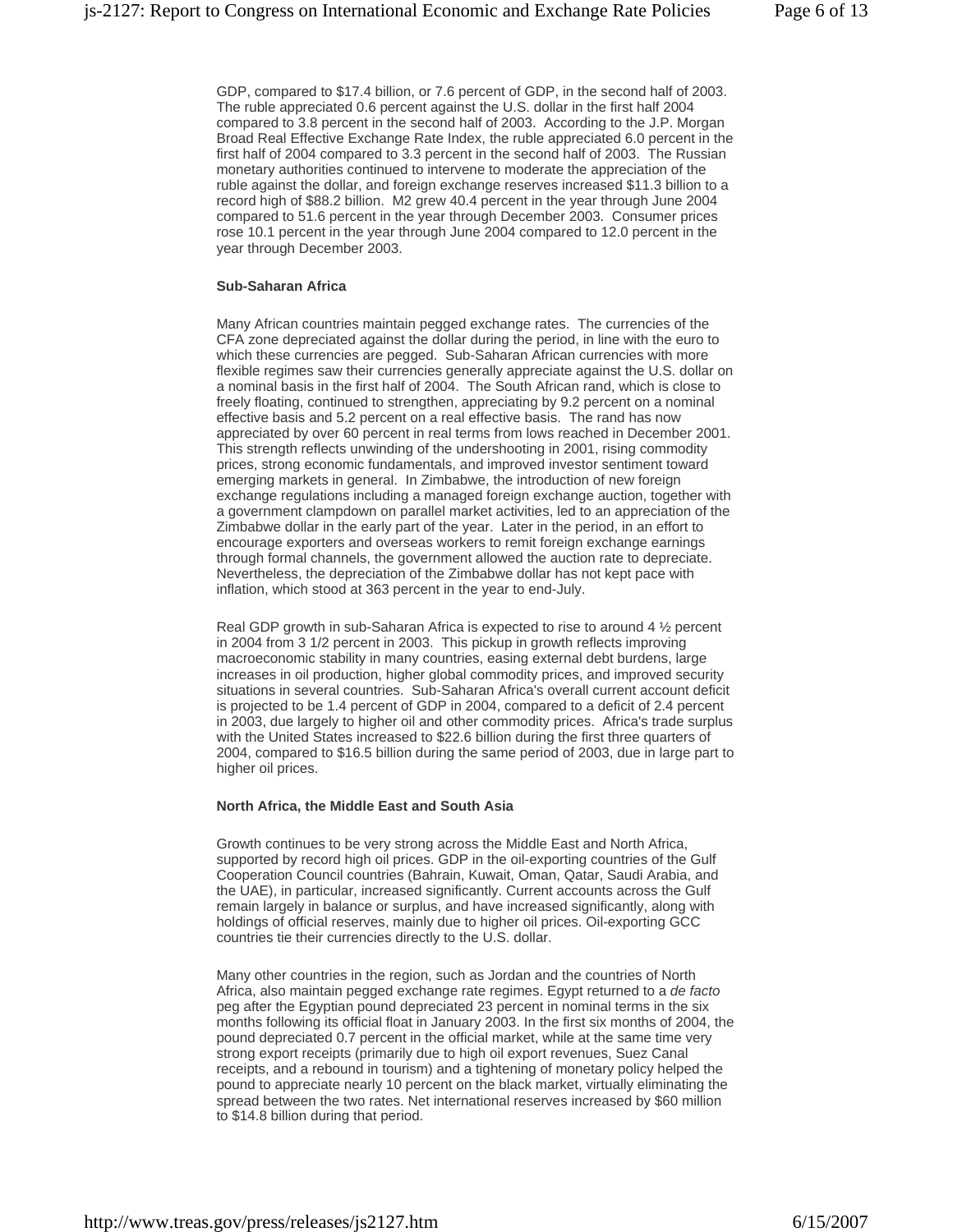Turkey, however, maintains a floating exchange rate regime. The Turkish lira depreciated 5.5 percent in nominal terms against the U.S. dollar in the six months to June, but the lira's real trade-weighted value fell a more modest 2.2 percent. Real GNP in the first half of 2004 grew by 13.5 percent compared to the first half of 2003, a significant increase from the 5.9 percent growth rate recorded in 2003. Despite the strong growth, the inflation rate continued to decline, falling to 8.9 percent year-on-year in June 2004 from 18.4 percent in 2003. The current account deficit for the first half of 2004 widened to 4 percent of GNP from its 2.8 percent level in 2003 on the back of the strong domestic economy and consumer demand. In the first six months of 2004, imports and exports increased 47 percent and 32 percent, respectively, compared with the same period in 2003. Imports of capital and consumption goods grew by 84 percent and 109 percent, respectively, in the same period, but intermediate goods continue to account for 67 percent of imports. The growing current account deficit is still mostly financed through short-term capital inflows. As a result, gross foreign exchange reserves changed little to June 2004, continuing to hover around \$33 billion compared to \$33.6 billion at end-December 2003.

In Israel, which also maintains a floating exchange rate, the shekel depreciated during the first half of 2004, falling 2.7 percent against the dollar in nominal terms and 3.0 percent in real trade-weighted terms. This followed a 5.8 percent tradeweighted depreciation in the last half of the 2003. Foreign exchange reserves remained nearly unchanged at around \$25.7 billion at end-June, as compared with the 4.9 percent growth in reserves in the second half of 2003. A weaker currency and rising demand in major export markets helped boost exports, and as a result GDP growth increased to 2.5 percent for the first half of 2004 compared to 1.2 percent for 2003 as a whole.

In South Asia, India targets a Real Effective Exchange Rate (REER) benchmark based on cross-border inflation differentials and currency movements. Although the Reserve Bank of India does not intervene to curtail short-term volatility relative to the U.S. dollar, the exchange rate has not been allowed to stray too far from its REER benchmark. The rupee depreciated by less than 1 percent in the first half of 2004. The U.S. bilateral merchandise trade deficit with India rose to \$4.8 billion for the first half of 2004, compared to \$4.1 billion for the first half of 2003. Foreign exchange reserves stood at \$114.15 billion at the end of June, up from \$96.5 billion at the end of 2003. Real GDP grew by 7.4 percent year-on-year in the second quarter of 2004.

## **East Asia**

After picking up speed in the last half of 2003, East Asian GDP growth accelerated in the first quarter of 2004, fueled by buoyant export markets, the recovery of the global IT sector, and strong growth in domestic demand, most notably in China and Japan. Economic growth has been widespread across the economies of East Asia, increasing at the fastest rate since the 1997 financial crisis.

After a very strong first quarter, East Asian growth rates dropped off in the second quarter, particularly in Japan. Higher oil prices, and the expectation that they might persist for some time, were clearly part of the reason. But efforts to slow the growth of the Chinese economy also had an impact, since rapidly growing Chinese import demand had provided a major boost to growth throughout the region.

Rising interest rates in the United States; a sharp, although relatively brief, widening of emerging market spreads; and higher oil prices all appear to have reduced portfolio investment inflows to East Asia in the second quarter of 2004. As a result, monetary authorities that faced large foreign exchange inflows and upward pressures on their currencies in the second half of 2003 and first quarter of 2004 saw diminished inflows in the second quarter.

Trade flows among East Asian economies have increased sharply in recent years, reflecting increased integration of economies in the region. But increased intraregional trade also reflects the increasing diffusion of component production among economies in the region, often for products that are exported outside East Asia. As a result, monetary authorities appear to be increasingly concerned about the effect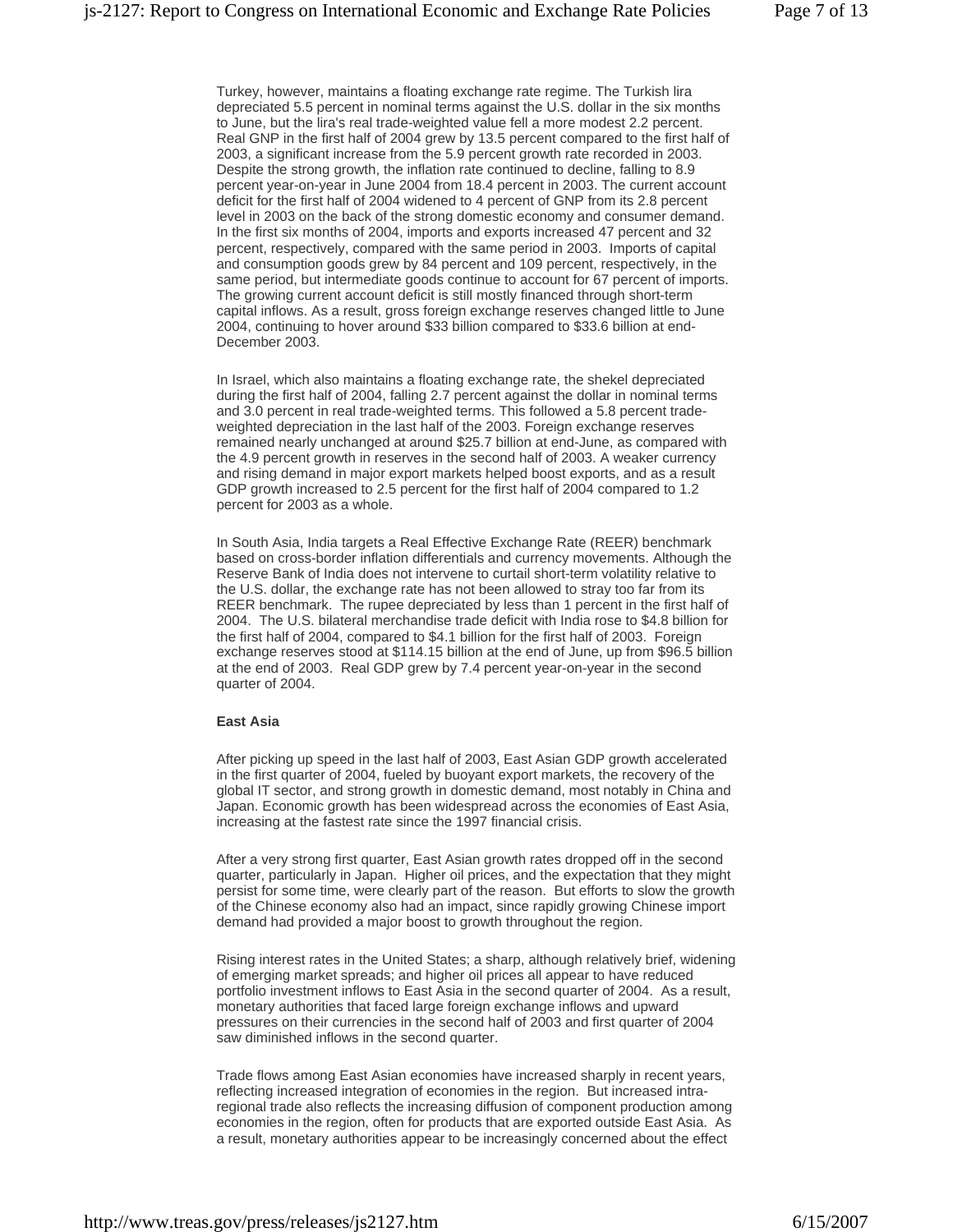of currency appreciation on their competitiveness relative to other economies in East Asia. While noting these concerns, the Administration has encouraged increased exchange rate flexibility for East Asian economies generally, both in bilateral discussions and in regional fora such as APEC. APEC Finance Ministers took a significant step in this direction in their statement of September 3, welcoming steps taken by member economies to facilitate the move to greater exchange rate flexibility.

#### **Japan**

Japan's economic recovery, which began in the second quarter of 2002, continued in the first half of 2004. Strong growth carried over into the first quarter but slowed markedly in the second quarter. Japan also made some progress in its long struggle to overcome deflation. In the first half of the year, consumer prices, excluding fresh food, declined at the rate of 0.1 percent year-over-year, compared to a deflation rate of about 0.6 percent a year ago. However, if the effect of higher oil prices and other special factors are excluded, underlying consumer price deflation appears to remain close to half a percent per year, and other measures of price change show greater and undiminished deflation.

As in past recoveries, exports have contributed to this recovery, with particularly strong growth of exports to China in this case. In the first half of 2004, exports grew by 6.5 percent and imports by 4.8 percent. Japan's global current account surplus grew to \$88.9 billion (3.8 percent of GDP) in the first half of 2004, up from \$75.8 billion (3.4 percent of GDP) in the second half of 2003. Japan's bilateral merchandise trade surplus with the United States totaled \$36.2 billion in the first half, up from \$33.8 billion in the second half of 2003.

However, private spending, notably private investment and consumer spending, has played an important role in this recovery, and contributed most of first half 2004 growth.[4] In contrast to past recoveries, expansionary fiscal policy has not contributed to output growth this time, as the government continues with its medium-term fiscal consolidation program. The persistent Japanese global current account surplus reflects the high rate of Japanese domestic saving relative to domestic investment. Despite the recent recovery of investment, expectations of slower trend growth have meant lower investment, and the share of private investment in GDP has fallen from 26 percent in the 1960s, to 22 percent in the 1980s, to 19 percent in the last three years. Rates of return on domestic investment have been generally low, although the Prime Minister's program of structural reform and deregulation and the recent acceleration of corporate restructuring and mergers and acquisition activity hold out the prospect of higher returns. Japan's surplus of private saving over private investment has been only partially absorbed by government deficits, leading to a persistent current account surplus and capital outflows to the rest of the world.

The Japanese recovery and the prospects of higher stock market prices led to large net portfolio capital inflows in Japan, starting in May 2003. These inflows strengthened over the course of 2003 and into the first quarter of 2004. Expectations of yen appreciation also contributed to first quarter 2004 inflows. International Monetary Market (IMM) data on short and long futures positions show that market expectations of an appreciation of the yen were particularly strong at the beginning of 2004. This net portfolio capital inflow slowed and then reversed in the second quarter in response to changing expectations of U.S. growth relative to Japanese growth and higher U.S. interest rates. About one-third of the net capital inflows during the first quarter were subsequently reversed in the second quarter. Following the end of the Japanese fiscal year March 30, pension fund reinvestment overseas surged in April and May. Japanese investors also began diversifying into overseas equities and shifted funds into U.S. bonds.

During the December 31, 2003 to June 30, 2004 reporting period, the yen depreciated 2.1 percent against the dollar, and 2.7 percent on a real trade-weighted basis, as measured by the J.P. Morgan Broad Real Effective Exchange Rate index. The yen appreciated by 2.8 percent to ¥104.2 during the first quarter, a period in which its value fluctuated fairly widely.[5] The yen subsequently weakened by 4.8 percent during the second quarter. Over a more extended period, since late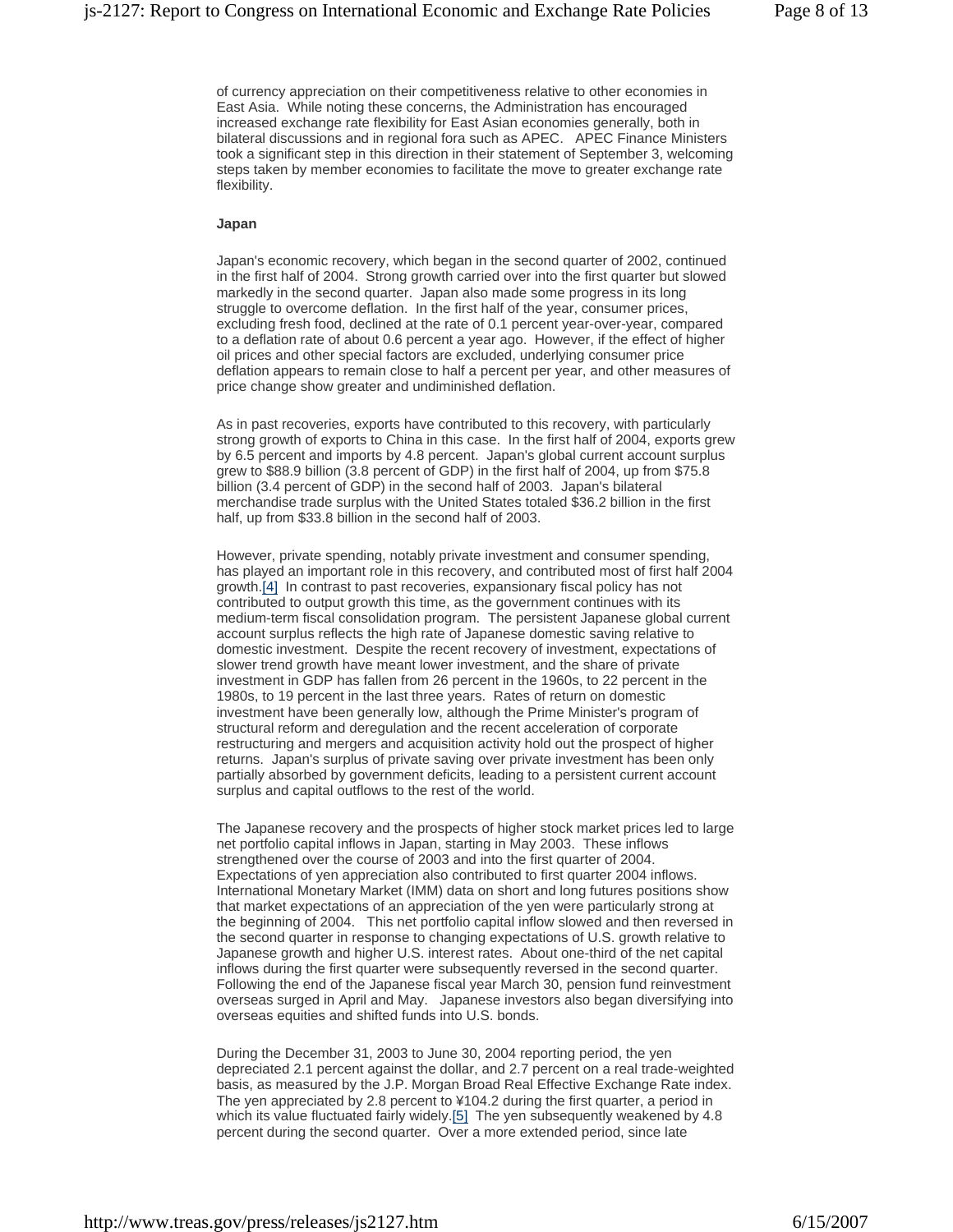February 2002 through the end of June 2004, the dollar has depreciated by 18.7 percent against the yen, similar to its 22.6 percent depreciation against the major currency component of the index over the same period. Since June 30, the yen has traded more narrowly against the dollar, ending October at ¥106.04, or 3.2 percent stronger than at end-June.

Japanese authorities intervened in the foreign exchange market during the first quarter of 2004, with yen sales totaling approximately \$138 billion. Japanese authorities publicly report their foreign exchange market intervention at the end of each month, and have not reported any intervention since March 16, 2004. Japanese authorities have stated that their "intervention is carried out when excess volatility or over-shooting is observed in the markets," and that they do not target particular values of the exchange rate.

The Treasury is actively engaged in discussions with Japanese authorities on these issues, both bilaterally and through the meetings of the G-7 finance ministers and central bank governors. At G-7 meetings in Dubai, Boca Raton and more recently Washington, the Treasury worked with the G-7 to promote a strong consensus in support of flexible exchange rates. Japan joined the United States and other G-7 nations in these declarations.

## **China**

China's economic growth rate accelerated in 2003 and into the first half of 2004, with particularly rapid growth in investment. The officially reported growth figure for 2003 was 9.3 percent, but estimates based on expenditure suggest that growth in 2003 was over 11 percent. This led to bottlenecks in several sectors and rising prices. Macroeconomic policy during 2004 has primarily been directed at slowing credit and investment growth in order to dampen inflationary pressures and assure sustained growth.

China's fixed exchange rate regime has made carrying out macroeconomic policy more difficult during this period. China's accumulation of foreign exchange reserves continues to create monetary pressures that have fueled domestic credit and investment growth and inflation. Chinese policymakers took administrative measures over the last year to curb lending, but, until October 2004, hesitated to raise domestic interest rates.

These macroeconomic policy measures have had some success in cooling off the economy. Recent data suggest that the growth of several economic indicators has moderated from the rapid pace of 2003. Industrial production, broad money growth, and total loan growth slowed during the third quarter of this year compared to the same period in 2003. Reported real GDP growth slowed to a year-over-year rate of 9.1 percent in the third quarter of this year, down from 9.7 percent in the first half. But the risk of an inflationary boom followed by the hard landing that has characterized past Chinese cycles remains. Fixed asset investment is still growing at a double digit pace. Moreover, headline consumer price inflation rose to 5.2 percent year-on-year in September 2004, compared to 1.2 percent year-on-year one year ago.

Reflecting strong import demand driven by investment growth, China's overall trade balance recorded a (seasonally unadjusted) deficit in the first half of 2004 of \$7 billion (1.0 percent of GDP), compared to a \$4 billion surplus in the same period in 2003. China's exports rose 36 percent in the first half of 2004 compared to the first half of 2003 on strong external demand. China's imports grew by 43 percent during the same period. China's import growth has been driven by its rapid economic growth and integration into the world trading system following accession to the World Trade Organization (WTO). Growth rates for both Chinese imports and exports have also been driven by increasing use of China as a locale for assembly and final processing for East Asian manufacturing components into products destined for other markets, often the United States. As a result of the latter factor, China's trade surplus with the United States has been much larger than its overall trade balance. China's bilateral surplus on trade in goods with the United States in the first half of 2004 reached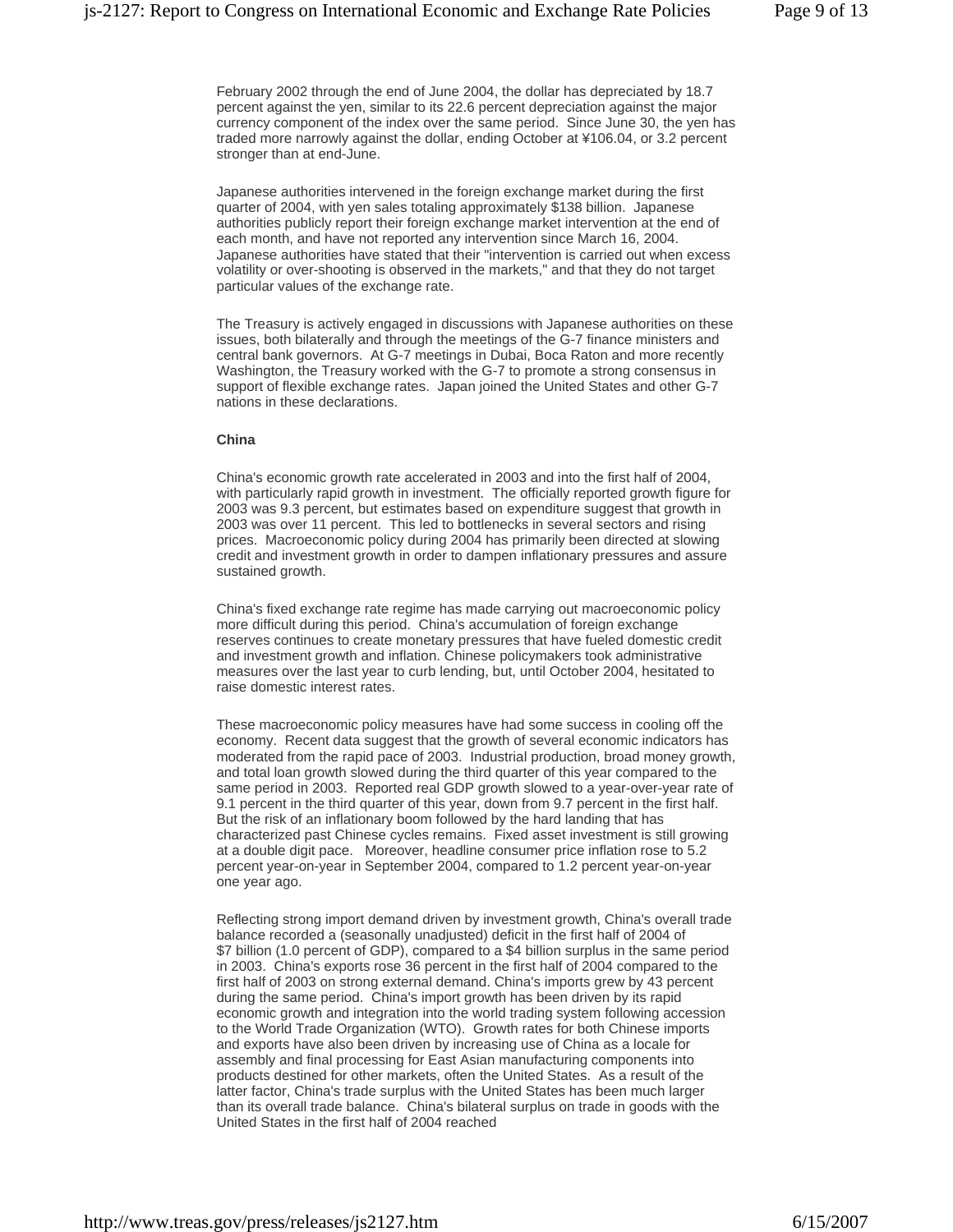\$68.5 billion compared to \$53.9 billion in the comparable period of 2003.

China kept its fixed exchange rate of 8.28 renminbi to the U.S. dollar throughout the reporting period, a rate it has maintained since 1995, through periods of both upward and downward pressures on the balance of payments. Its real tradeweighted exchange rate, a more important determinate of competitiveness, has fluctuated considerably. With faster domestic inflation, the renminbi appreciated 3.0 percent in real trade-weighted terms, as measured by the J.P. Morgan Broad Real Effective Exchange Rate Index, in the first half of 2004.

China's official foreign exchange reserves grew by a net \$67 billion to \$471 billion during the first half of 2004.[6] This growth in Chinese reserves is the counterpart of China's current account balance and net financial and capital inflows to the nonofficial sector. Foreign direct investment inflows in the first nine months of 2004 were \$48.7 billion, up 21 percent from the comparable period in 2003. As in 2003, net non-FDI financial inflows to the non-official sector continue to be large and positive in 2004, due mainly to a sharp increase in portfolio capital inflows reflecting investors' expectations of continued strong growth and possible change in the exchange rate regime.

The Administration has urged Chinese leaders to move as soon as possible to greater flexibility, and has initiated an unprecedented level of engagement with the Chinese government and other major trading partners of the United States to help bring this about. In September 2004, the Treasury held the 16<sup>th</sup> U.S.-China Joint Economic Committee (JEC) meeting in Washington to discuss progress on a broad range of economic and financial issues, including exchange rates and how greater flexibility would better enable China to conduct monetary policy. In the JEC Joint Statement, China strengthened its commitment to move to a market-based, flexible exchange rate. In early October, G-7 Finance Ministers and Central Bank Governors met for the first time as a group with their Chinese counterparts; China's exchange rate policy was an important component of the discussions.

The United States continues to work actively with China in identifying and overcoming impediments to greater exchange rate flexibility. Treasury held three sessions with Chinese officials in 2004 focused on the mechanics of a flexible currency regime, as part of its Technical Cooperation Program. In February, meetings dealt with assessing and supervising currency risk in banking systems and developing financial instruments to manage that risk. The session in June discussed banking supervision, credit analysis, international accounting standards, and resolution of non-performing loans. In September, Chinese central bank officials met with Treasury and other U.S. government agencies to discuss foreign reserve management and supervision and regulation of a currency derivatives market.

China has publicly stated its commitment to move to a flexible exchange rate regime. In September 2004, Chinese Premier Wen said China "will further advance the reform and forge a mechanism which is more adapted to the changes in market supply and demand, with still better flexibility." In the communiqué of the 16<sup>th</sup> U.S.-China Joint Economic Committee (JEC) meeting, China "reaffirmed its commitment to further advance reform and to push ahead firmly and steadily to a market-based flexible exchange rate." Governor Zhou of China's central bank has referred to the movement to a flexible exchange rate as a top priority issue for China.

China is laying the groundwork for a shift to a market-based, flexible exchange rate. The People's Bank of China, the central bank, recently liberalized certain interest rates, which is consistent with a move towards a flexible exchange rate. China has taken steps to reduce barriers to capital flows, which will help to deepen markets involving foreign exchange transactions. In July, China announced it would allow its national social security fund to invest in overseas capital markets. China is working to strengthen its banks and bank supervision, and to prepare these institutions for exchange rate flexibility. In addition, China has taken steps to develop financial products and systems to support foreign exchange trading and hedging of exchange rate risk.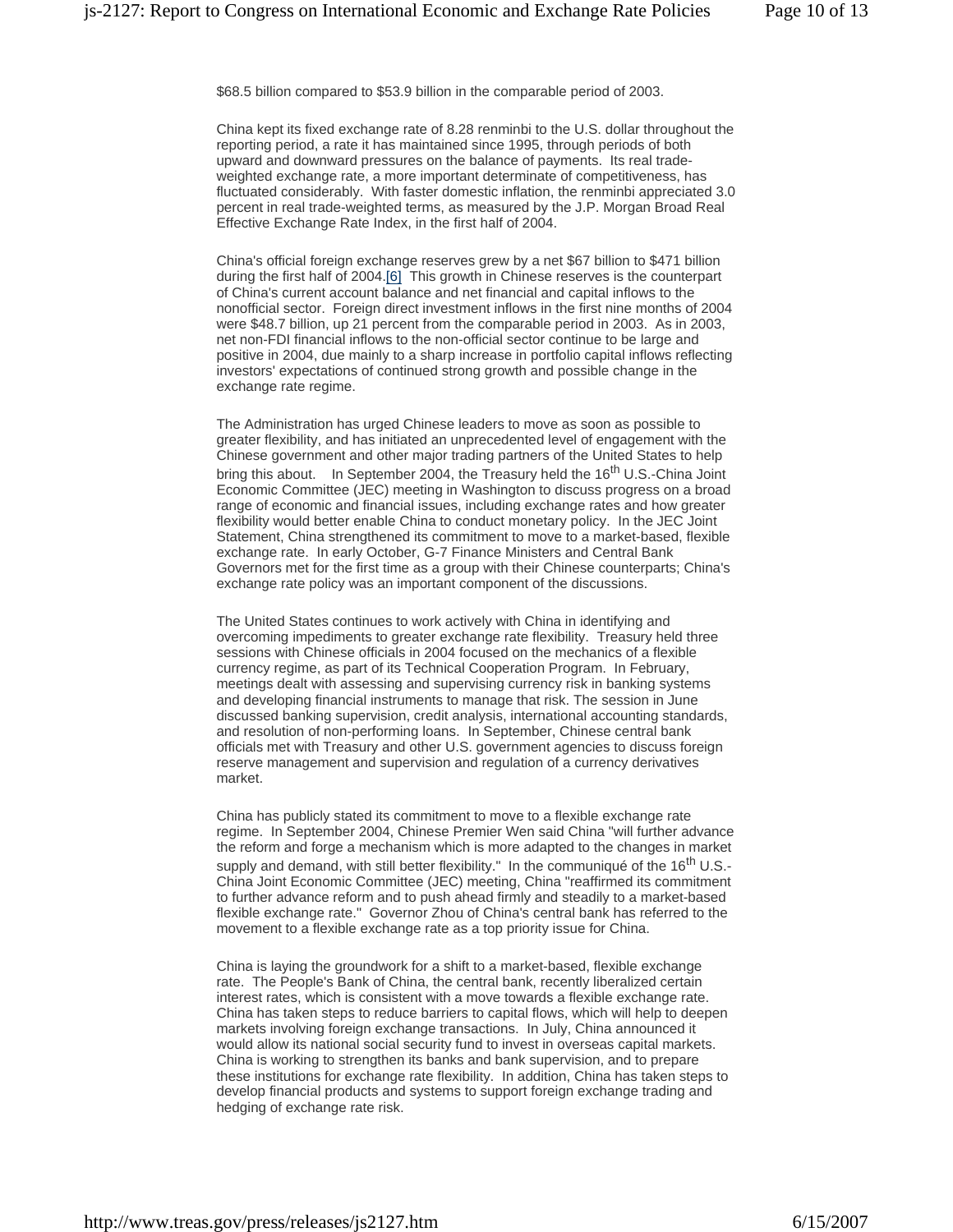The U.S. Government will pursue persistently and firmly its approach to promote economic, financial and market reforms in China and assist China to move as soon as possible to a flexible exchange rate regime.

## **Korea**

Like the other economies in East Asia, Korea benefited greatly from growing Chinese and U.S. import demand and the recovery of the global IT sector. But domestic private demand in Korea has been much weaker than in other economies in the region, as Korea has struggled with the after-effects of a credit card boom and bust that has depressed household spending. Although Korea's economy was strong in the second half of 2003, growth decelerated to a 4.9 percent annual rate in the first half of 2004, largely due to a decline in private consumption of 0.7 percent. While inflation increased to 3.6 percent year-on-year by June 2004, this was mainly due to higher oil prices. Citing a slowdown in the pace of economic recovery, particularly in domestic demand, the Korean central bank reduced its benchmark call rate a quarter-point in August and again in November, bucking the global trend towards interest rate stabilization or increase.

External demand continued to support Korean growth in the reporting period. Exports in the first half of 2004 were up 38.4 percent year-on-year, continuing the strong pace set in the second half of 2003. Export growth to China was particularly strong, rising 57 percent. The growth of imports did not nearly match that of exports, although imports did rise 27 percent over the year. The difference in import and export growth rates was reflected in Korean external balances. Korea's current account surplus was 4.4 percent of GDP for the first half of 2004, compared to 0.2 percent in the first half of 2003. The U.S. bilateral trade deficit with Korea for the first half of 2004 totaled \$9.0 billion, up from \$2.1 billion for the same period in 2003, as U.S. imports from Korea grew by 21 percent, and exports to Korea by 5 percent. Total capital and financial flows, exclusive of reserve accumulation, registered a net deficit (outflow) of \$0.6 billion (nsa) for the first half of 2004, down from a surplus of \$13.2 billion for 2003, as investors become more concerned about Korea's growth prospects.

Korea maintains a managed floating exchange rate regime. Consistent with maintaining a relatively accommodative monetary stance in light of weak domestic demand, the Korean authorities continued to intervene in the first half of 2004, although the pace of reserve accumulation slackened. Official foreign reserves increased by \$11.7 billion over the first half of 2004 to \$166.2 billion, roughly equivalent to the total external debt of Korea, and equal to 2.8 times short-term external debt. In April, the government partially removed restrictions that were imposed in January 2004 limiting positions that domestic financial institutions could take in the foreign exchange non-deliverable forwards market. These measures had been imposed in an attempt to curb upward speculation on a won appreciation. Despite the Korean authorities' intervention, by end-June 2004 the won had risen 3.1 percent against the dollar since end-2003. Korea's real effective exchange rate appreciated 5.5 percent over the course of the first half of 2004.

#### **Taiwan**

Accommodative monetary policy, along with higher oil and commodity prices, succeeded in halting three years of deflation as the headline consumer price index rose 3.1 percent saar in the six months through June 2004. Taiwan's GDP growth slowed to 3.6 percent in the first half of 2004 relative to the second half of 2003, after having rebounded at an annualized, seasonally adjusted rate of 10.7 percent in the second half of 2003 due to a sharp recovery of domestic demand (in particular business investment) and strong export growth (particularly to China). The slowdown was the result of both a slowing of investment from the very high growth of the second half of 2003 and a modest slowdown in government consumption.

Taiwan's exports grew by 25.5 percent in the first half of 2004, compared to the first half of 2003, with growth of exports to China particularly strong. Imports expanded by 34.6 percent, resulting in a decline of the overall trade surplus from \$12.0 billion to \$9.9 billion. Taiwan's bilateral trade surplus with the United States decreased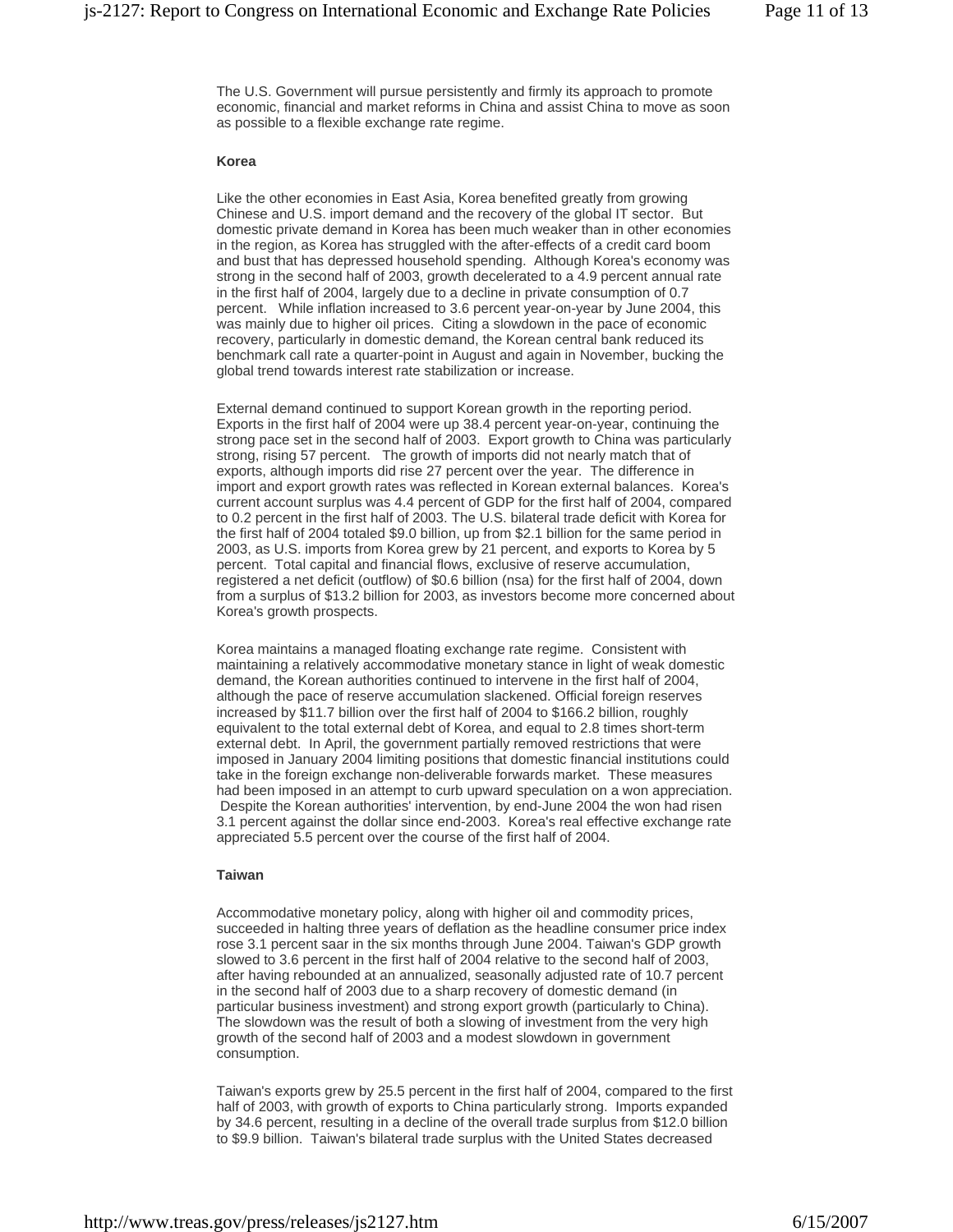from \$7.4 billion in the first half of 2003 to \$5.8 billion in the first half of 2004.

The current account surplus in the first half of 2004 was 7.5 percent of GDP (or \$11.4 billion), marking a decline from a surplus of nearly 10 percent of GDP in 2003. Taiwan's high domestic saving relative to domestic investment make it a substantial net exporter of capital, contributing to continued current account surpluses.

Taiwan experienced strong portfolio capital inflows in the last half of 2003 and the first quarter of 2004. These followed the decision by the Taiwan government in July 2003 to scrap a rule restricting foreign fund investments in Taiwanese shares to \$3 billion per fund. However, portfolio capital inflows turned negative in the second quarter due to tensions with China and several weeks of uncertainty following the presidential election.

Taiwan maintains a managed floating exchange rate regime. Total foreign exchange reserves increased by \$23 billion in the first half of 2004, compared to a \$30 billion increase in the latter half of 2003. By end-June, total foreign exchange reserves had reached \$230 billion, or 80 percent of GDP and four times short term external debt. Most (roughly four-fifths) of the first half growth in reserves occurred in the first quarter. Reserve growth due to intervention diminished along with capital inflows in the second quarter of 2004. Reserve growth has continued at this slower pace since mid-year, with reserves rising by 1.3 percent in the third quarter to \$233 billion.

The NT dollar appreciated gradually against the U.S. dollar during the first quarter of 2004, reaching a peak of NT32.93/USD in mid-April, up 3.8 percent from its end-2003 value. It depreciated during the latter part of the reporting period, ending June only slightly above its December 31 level. While Taiwan's central bank maintains that "the NT dollar exchange rate is determined by market forces," the bank also notes that "when the foreign exchange market is disrupted by seasonal or irregular factors the Bank will step in."

## **Malaysia**

Malaysia's economic recovery continued to accelerate in the first half of 2004, growing at an 6.8 percent saar pace from the second half of 2003 after growth of 5.3 percent in 2003 and 4.1 percent in 2002. Personal spending picked up, and private investment strengthened. Fiscal consolidation continued, as total public sector spending grew moderately and public investment contracted.

The current account surplus was 13.1 percent of GDP in the first half of 2004, compared with 14.4 percent in the first half of 2003. Malaysia's bilateral trade surplus with the United States totaled \$7.5 billion in the first half of 2004, up 13.7 percent from its level a year earlier.

Malaysia has maintained a fixed peg to the dollar since September 1998, when it also expanded capital controls. Although unchanged against the dollar in nominal terms, the ringgit depreciated 0.7 percent over the first half of 2004 on a real tradeweighted basis, as measured by the JP Morgan index. At the end of June, total foreign exchange reserve holdings stood at \$53.9 billion, about five times shortterm external debt and up from \$44.9 billion at end-December 2003.

Controls on capital flows have been relaxed since 1998, but offshore trading of the ringgit remains prohibited, and foreign portfolio investment by residents continues to be restricted. However, Malaysia implemented a number of capital account liberalization measures in the first half of 2004. On March 26, the central bank raised the ceilings on foreign currency holdings by residents, relaxed reporting requirements for exporters, allowed domestic institutional investors and mutual funds to invest up to 10 percent of their assets abroad, made it easier for nonresidents to borrow in ringgit, and allowed forward foreign exchange contracts.